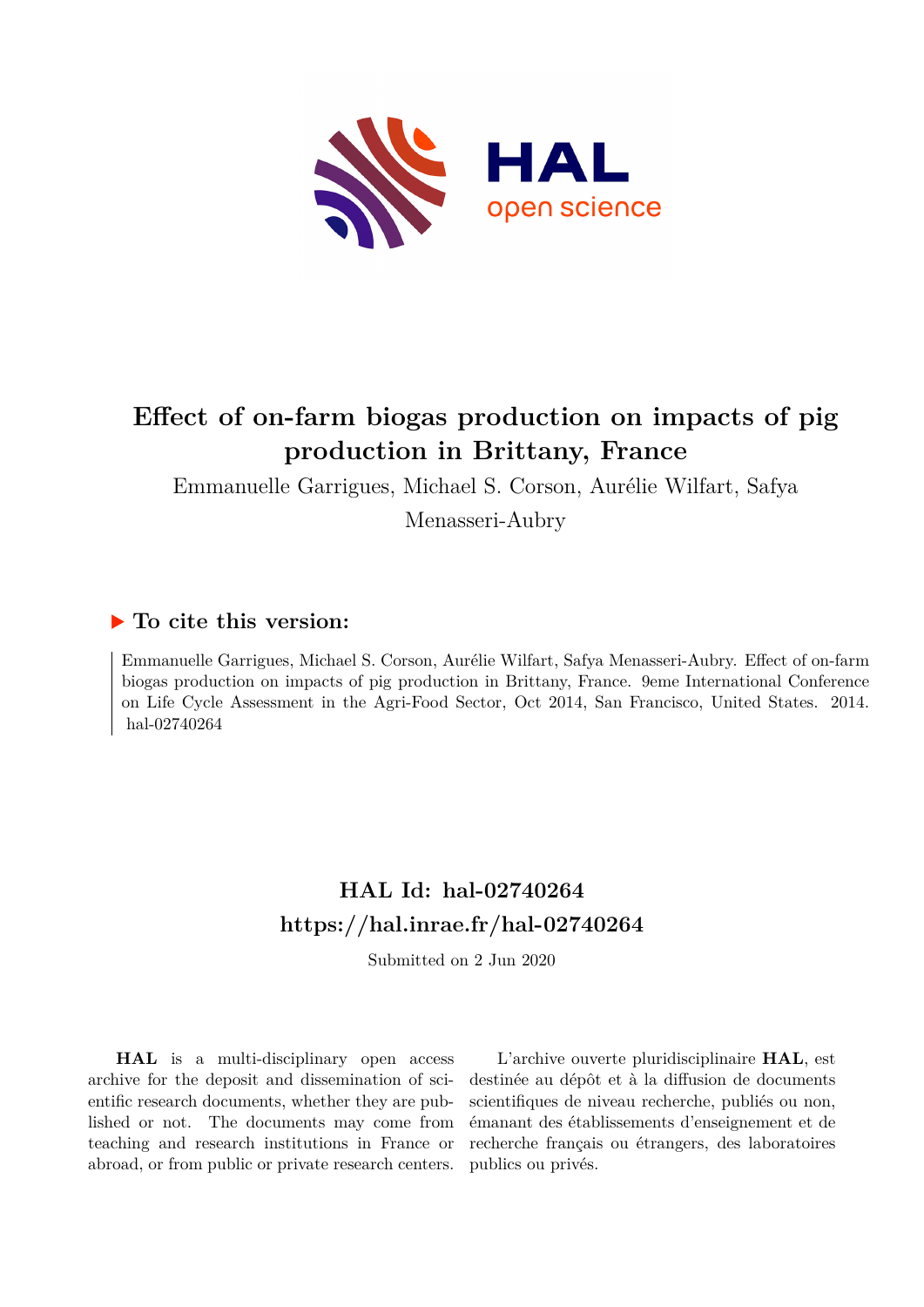# **Effect of on-farm biogas production on impacts of pig production in Brittany, France**

Emmanuelle Garrigues<sup>1,2,\*</sup>, Michael S. Corson<sup>1,2</sup>, Aurélie Wilfart<sup>1,2</sup>, Safya Menasseri<sup>2,1</sup>

<sup>1</sup> INRA, UMR1069, Soil Agro and hydroSystems, F-35000 Rennes, France

<sup>2</sup>Agrocampus Ouest, F-35000 Rennes, France

Corresponding author. E-mail: *garrigues.emmanuelle@wanadoo.fr*

#### **ABSTRACT**

In the context of climate change and non-renewable energy depletion, the transition toward increasing the contribution of renewable energy requires insight into environmental consequences of such energy production, such as anaerobic digestion (AD). In a pig farm producing crops used as ingredients for pig feed, biomass (fertilized with pig manure), crop residues and intercrops are highly valuable substrates for AD. Thus, the aim of this work was to assess the influence of on-farm digestion of pig slurry to produce bio-energy on environmental impacts of pig production from a life cycle perspective. This system allows maximum autonomy for the farmer, regardless of the availability of digester nutrients. It had lower negative impacts for most impact categories than a more energy-dependent system, even for hotspot impacts of climate change and cumulative energy demand. More accurate data about carbon mineralization of digestates are necessary to make conclusions about potential impacts on soil organic matter dynamics.

Keywords: anaerobic digestion, pig production, soil organic matter change

### **1. Introduction**

 In the context of climate change and non-renewable energy depletion, the demand for renewable energy is rising, and the European Union aims to obtain 20% of its energy from renewable sources by 2020 (EU 2009). This transition requires insight into environmental consequences, such as climate change (CC) and cumulative energy demand (CED), of renewable energy production. Change in soil organic matter (SOM) is also a hotspot indicator for soil quality (Garrigues et al. 2012) in the case of bio-energy produced from biomass by anaerobic digestion (AD) in the form of heat and electricity. The product that remains after AD is digestate, which can be recycled as organic fertilizer for crop cultivation. On a pig farm in which the main crops used as ingredients for pig feed are produced on the farm, biomass (fertilized with pig manure), crop residues and intercrops are highly valuable substrates for AD. Thus, the aim of this work was to assess the influence of on-farm co-digestion of pig slurry to produce bio-energy on environmental impacts of pig production from a life cycle assessment (LCA) perspective.

### **2. Methods**

#### 2.1. System definition

The agricultural system is assessed via its function of food production. System boundaries of the pig breeder/fattener system are from cradle to the farm gate. The system includes infrastructure, inputs, related resources and emissions for pig production and the crops used as ingredients in the pig feed. For crops used as pig-feed ingredients, the main crop rotation in its region of origin was assumed. For crops produced on the pig farm, crop rotations were considered in greater detail. Temporal system boundaries of crop rotations end with the harvest of the crop analyzed and begin after the harvest of the preceding crop. The functional unit is 1 kg of pig liveweight produced. Impact categories assessed were those of the CML-IA, plus CED and two soil-quality indicators: compaction and SOM change (Garrigues et al. 2012).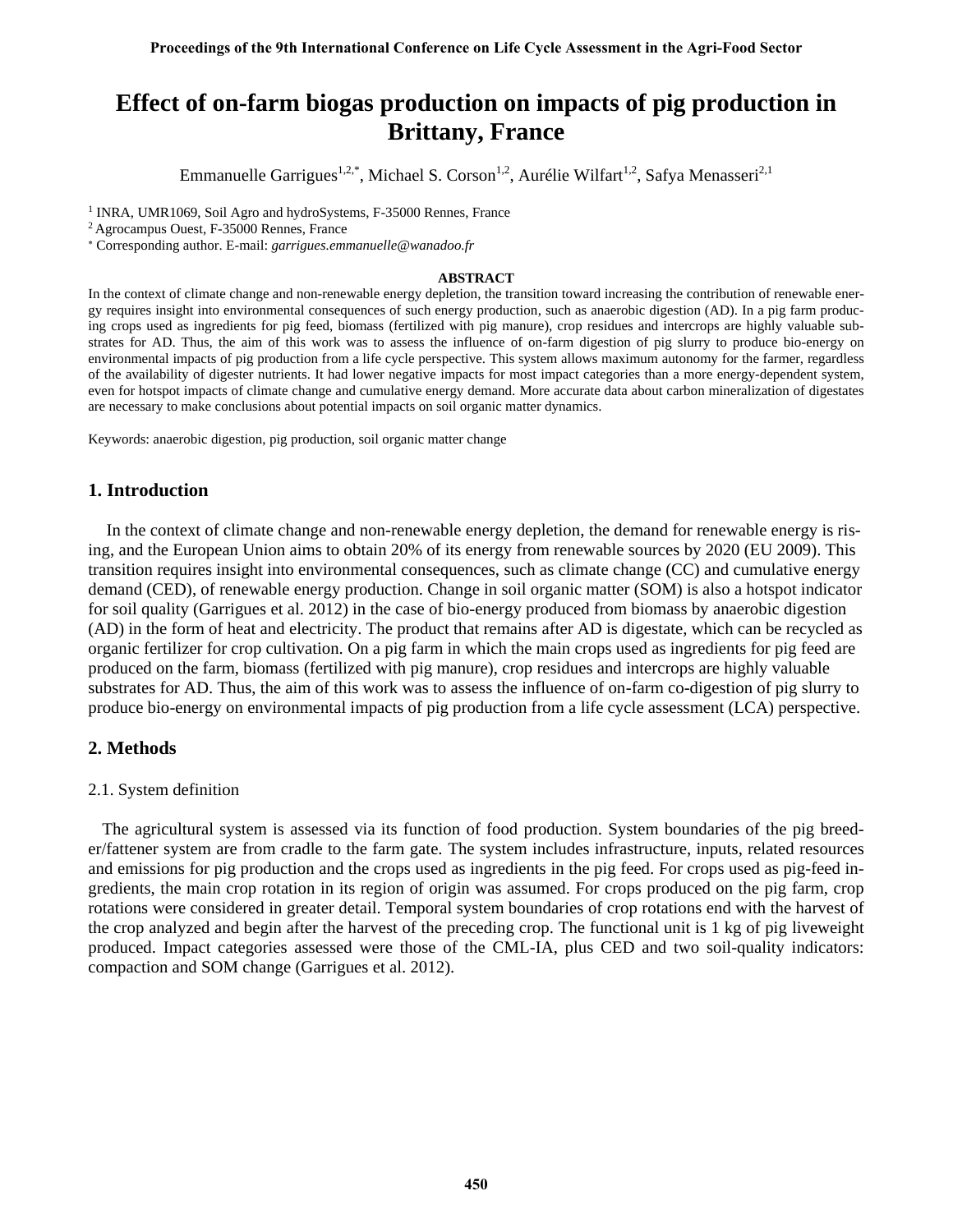#### **Proceedings of the 9th International Conference on Life Cycle Assessment in the Agri-Food Sector**



Figure 1. System boundaries for baseline (BASE) and anaerobic digestion (AD) scenarios

### 2.2. Definition of scenarios

We compared two scenarios (Fig. 1): (1) standard manure storage and spreading on a representative pig farm in Brittany, France (BASE scenario), and (2) the same pig farm with a 50 kW AD plant with digestate spreading on fields instead of slurry (AD scenario). The representative farm produces 4800 pigs per year with 225 permanent sows. Maize, wheat and barley are produced on 115 ha with phacelia as an intercrop. Four rotations are represented: wheat-maize and wheat-barley-maize on 48 ha each, wheat-maize-maize on 15 ha and maize monoculture on 4 ha. In the AD scenario, oats and triticale are also grown as intercrops with phacelia to feed the AD plant (Table 2). Fertilizer applications (mineral and organic) were calculated to maintain yield and to prevent pollution risk. Characteristics of the pig farm (e.g., volume of pig production, area, crops) were based on examples of existing pig farms in Brittany that remained economically viable after adding AD to the farm (Brittany Chamber of Agriculture, pers. comm.).

### 2.3. Life cycle inventory assumptions and model used for SOM change

### 2.3.1. Composition of pig feed in the two scenarios

Pig production in the breeder/fattener system uses seven different feeds, with compositions defined by the French Pork and Pig Institute (IFIP) according to the pig-production stage (Table 1). The farmer fabricates all feeds on the farm. All crop production is used to feed the sows, piglets and pigs and represents 88% of the maize, 82% of the barley and 70% of the wheat needed for the feeds. The rest of the ingredients are bought on national and international markets (Table 1).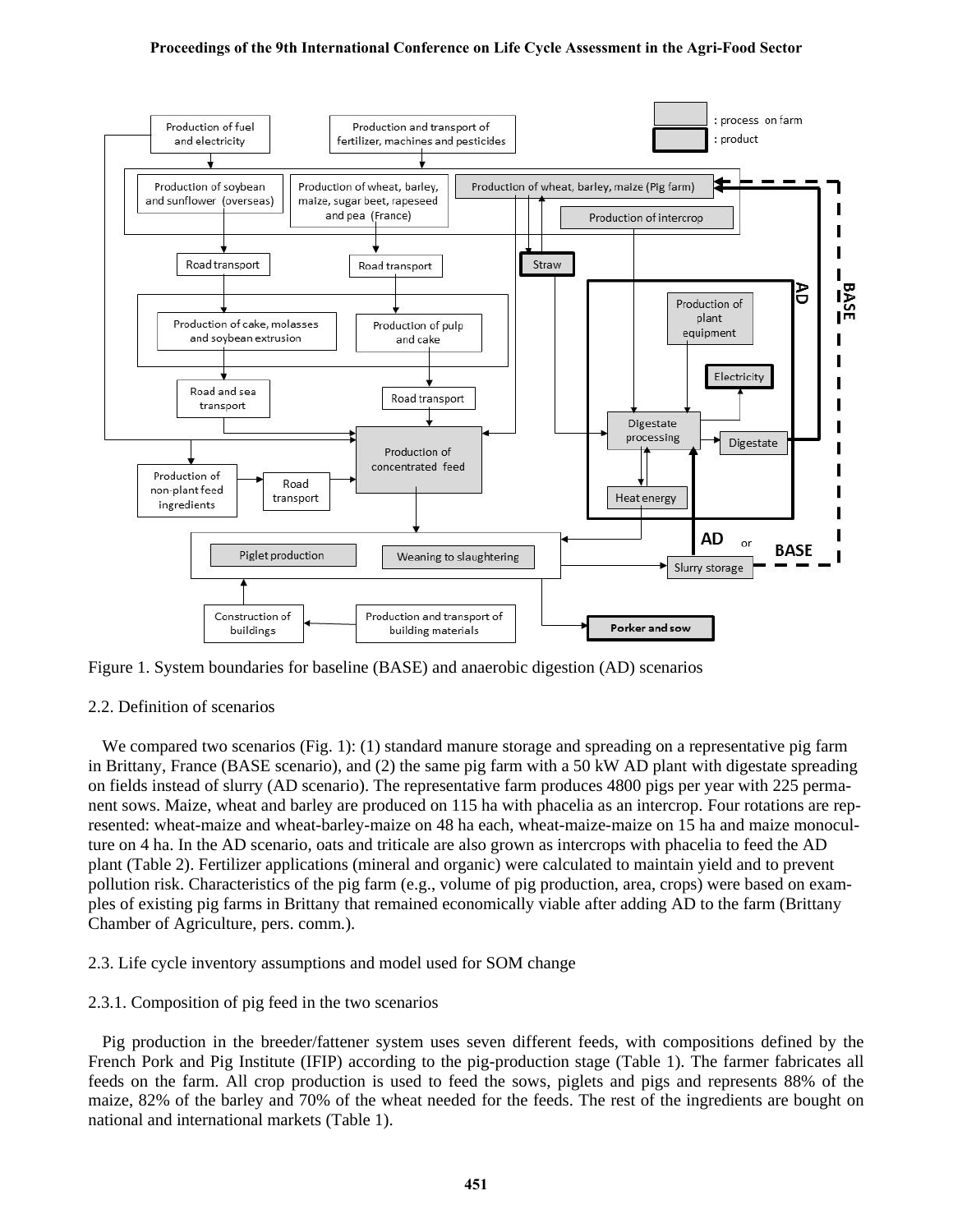| Ingredient                              | <b>Maize</b> | Wheat  | Wheat<br>middlings | <b>Barley</b> | Rape-<br>seed oil | <b>Rapeseed</b><br>cake | Sova cake     | <b>Sunflower</b><br>cake | <b>Sugarbeet</b><br>pulp |
|-----------------------------------------|--------------|--------|--------------------|---------------|-------------------|-------------------------|---------------|--------------------------|--------------------------|
| Origin                                  | France       | France |                    | France        | France            |                         | Brazil (Santa | Argentina                | France                   |
|                                         | (Brittany)   |        | (Brittany)         | (Brittany)    |                   | (Brittany)              | Catarina)     | (Balcarce)               | (Picardy)                |
| Source crop                             | Maize        |        | Winter wheat       | Barley        |                   | Rapeseed                | Soya          | Sunflower                | Sugarbeet                |
| Economic allocation <sup>a</sup> $(\%)$ | 100.0        | 100.0  | 14.0               | 100.0         | 75.6              | 24.4                    | 66.0          | 37.6                     | 15.6                     |
| Pregnant sow feed (%)                   | 6.8          | 40.0   | 3.2                | 30.0          | $\Omega$          | 6.7                     | 0             | 5.0                      | 5.0                      |
| Lactating sow feed (%)                  | 12.7         | 30.0   | $\Omega$           | 32.0          | $\Omega$          | 5.7                     | 13.0          | 2.0                      | 1.0                      |
| Piglet prestarter feed (%)              | $\Omega$     | 61.9   | 0                  | $\Omega$      | 4.6               | $\Omega$                | 27.6          | $\Omega$                 |                          |
| Piglet starter feed (%)                 | $\Omega$     | 42.0   | 0                  | 32.0          | $\Omega$          |                         | 20.0          |                          |                          |
| Post-weaning feed (%)                   | $\Omega$     | 58.0   | $\Omega$           | 20.0          | 0                 | $\Omega$                | 19.0          | 0                        |                          |
| Growing pig feed (%)                    | 20.0         | 43.0   | 0                  | 15.0          | 0                 |                         | 19.0          |                          |                          |
| Finishing pig feed (%)                  | 50.1         | 28.0   | 0                  | 0             |                   |                         | 17.0          |                          |                          |

Table 1. Ingredient composition (percentage by mass) and sources of representative pig feed produced in Brittany.

<sup>a</sup> Economic allocation based on Olympic mean price from 2006-2010 (ISTA 2009 & 2011).

#### 2.3.2. AD scenario

In seeking maximum autonomy for the farmer, dimensions of the AD plant (energy produced and substrate quantities needed) aim for economic viability of the pig farm: no need to import substrates for AD other than those produced on the farm and spreading of all digestate produced on farm crops as fertilizer.

The AD is operated at a mesophilic temperature (around  $35^{\circ}$ C) with a hydraulic retention time of 66 days. CH<sub>4</sub> production from the AD is 110,832 m<sup>3</sup>/year, with an electricity-production capacity of 50 kW and energy efficiency of 36%. Operating the AD requires 3% of the electricity produced and consumes 36% of the heat produced. The heat produced covers all heating needs of pig buildings and provides a surplus in summer. This scenario reflects simple biogas installations, which produce less electricity but also cost less to install.

|  | Table 2. Substrates of the anaerobic digestion (AD) plant and their organic matter (OM) before and after AD |  |  |  |  |
|--|-------------------------------------------------------------------------------------------------------------|--|--|--|--|
|  |                                                                                                             |  |  |  |  |

| <b>Substrates</b>     | % of substrate produced<br>on-farm used for digestion | t/year | <b>OM</b> before<br>digestion $(t)$ | <b>OM</b> after digestion<br>and storage $(t)$ |
|-----------------------|-------------------------------------------------------|--------|-------------------------------------|------------------------------------------------|
| Pig slurry            | 100                                                   | 207    | 147                                 | 100                                            |
| Wheat chaff           | 100                                                   | 71     | 65                                  | 31                                             |
| Barley chaff          | 100                                                   | 17     | 15                                  |                                                |
| Grass silage          | 100                                                   | 12     |                                     |                                                |
| Oats (intercrop)      | 100                                                   | 56     | 53                                  |                                                |
| Triticale (intercrop) | 100                                                   | 60     | 56                                  | 13                                             |
| Barley straw          | 50                                                    | 28     | 26                                  | 15                                             |
| Maize stalks          | 33                                                    | 64     | 59                                  | 34                                             |

To obtain a liquid rather than solid digestate, not all of the available straw and maize stalks are placed into the digester. The digestate is liquid enough (5.8% DM) to be spread as fertilizer, in the same way that slurry is spread in the BASE scenario. In the AD scenario, slurry and digestate are stored separately in covered concrete tanks, and the remaining 50% of the wheat straw is sold. CH<sub>4</sub> and  $N_2O$  emissions of the AD plant (storage and digestion) were calculated with the DIGES tool (Gac et al. 2006). Since emission factors for digestate applied to fields were not available, we assumed them to be the same as those for pig slurry. In the BASE scenario, slurry is stored in and open concrete tank, and 100% of the wheat straw is sold. During storage, nutrient leaching from the slurry or digestate is assumed to be negligible in both scenarios.

#### 2.3.3. Soil carbon change modeling

RothC (version 26.3) simulates dynamics of organic carbon (C) in soil [\(Coleman](#page-5-0) *et al.* 1997; [Coleman and](#page-5-1)  [Jenkinson 2008\)](#page-5-1). The effects of soil type, temperature, moisture content and plant cover are considered in the turnover process. Soil organic C is split into four active compartments and a small amount of inert organic matter (IOM). The four active compartments are decomposable plant material (DPM), resistant plant material (RPM), microbial biomass (BIO) and humified organic matter (HUM). When exogenous organic matter is added to the soil, it is split between the DPM, RPM and possibly HUM pools according to partition coefficients, such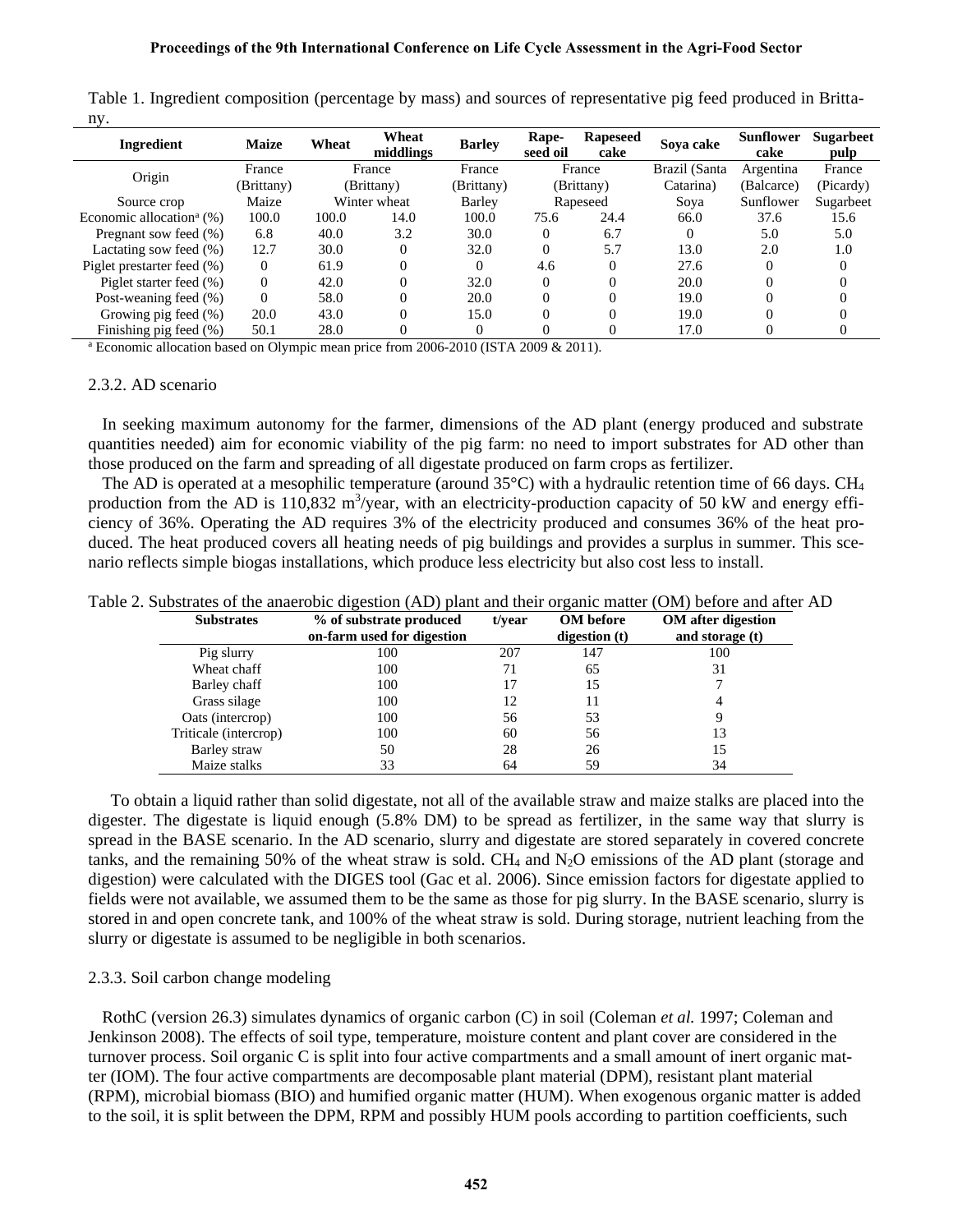as DPM/RPM. For crop residues, we used a DPM/RPM ratio of 1.44, i.e. DPM of 59% and RPM of 41%. For slurry and digestate, DPM and RPM was calculated from their Van Soest biochemical fractions via an indicator of remaining organic C ( $I_{ROC}$ ) (Lashermes et al. 2009) based on equations developed by Peltre et al. (2012):

$$
DPM = -1.254 \times I_{ROC} + 115.922
$$
  
 
$$
RPM = 0.979 \times I_{ROC} - 8.928
$$
 Eq. 2

We used DPM of 63.9% and RPM of 31.7% for slurry and DPM of 29.5% and RPM of 58.5% for digestate.

We simulated 20 years of the same management practice and divided the total change in soil organic C by 20 to provide the mean rate over one year. When analyzing crop rotations, temporal system boundaries differed from those of individual crops, for which the C brought to the soil by crop residues was considered from just after the harvest of the crop of interest (when residues are left in the soil) to the harvest of the following crop. We thus followed back-effects of the C supplied. The change in soil C could be positive or negative, indicating soil C storage or loss, respectively.

### **3. Results**

Table 3. Potential impacts of the (BASE)line and anerobic digestion (AD) scenarios per kg of pig liveweight according to the CML-IA method.

| <b>Impact category</b>          | Unit                            | <b>BASE</b>  | AD           | AD vs. BASE |
|---------------------------------|---------------------------------|--------------|--------------|-------------|
|                                 |                                 |              |              | $(\%)$      |
| Abiotic depletion               | kg Sb eq                        | 3.96E-03     | 3.66E-03     | $-7.6$      |
| Acidification                   | $kg SO2$ eq                     | 5.45E-02     | 5.57E-02     | $+2.1$      |
| Eutrophication                  | kg PO <sub>4</sub> – eq         | 1.53E-02     | 1.57E-02     | $+2.5$      |
| Climate change (GWP100)         | $kg CO2$ eq                     | $1.90E + 00$ | $1.86E + 00$ | $-1.9$      |
| Ozone layer depletion           | $kg$ CFC-11 $eq$                | 9.07E-08     | 8.66E-08     | $-4.5$      |
| Human toxicity                  | $kg$ 1.4-DB eq                  | 9.36E-01     | 9.21E-01     | $-1.6$      |
| Fresh water aquatic ecotoxicity | $kg$ 1.4-DB eq                  | 9.33E-01     | 9.22E-01     | $-1.2$      |
| Marine aquatic ecotoxicity      | $kg$ 1.4-DB eq                  | $3.65E+02$   | $3.58E + 02$ | $-2.0$      |
| Terrestrial ecotoxicity         | $kg$ 1.4-DB eq                  | 1.52E-01     | 1.50E-01     | $-1.1$      |
| Photochemical oxidation         | kgC <sub>2</sub> H <sub>4</sub> | 8.81E-04     | 8.79E-04     | $-0.3$      |
| Land occupation                 | m <sup>2</sup> v                | $3.93E + 00$ | $3.94E + 00$ | $+0.2$      |
| Total cumulative energy demand  | MJ                              | $1.18E + 01$ | $1.09E + 01$ | $-8.1$      |
| Soil organic matter change      | kgC                             | $1.35E + 01$ | $1.12E + 01$ | $-17.5$     |
| Compaction                      | m <sup>3</sup>                  | $1.21E + 01$ | $1.90E + 01$ | $+36.4$     |

LCA of the two scenarios showed lower environmental impacts per kg of pig liveweight of the farm with AD (Table 3). Installation of an AD plant reduced CC by 1.9% (BASE: 1.90 kg  $CO_2$ -eq/kg; AD: 1.86 kg  $CO_2$ -eq/kg) and CED by 8.1% (BASE: 11.84 MJ/kg; AD: 10.88 MJ/kg). SOM was sequestered in both scenarios (positive impacts) despite less soil C storage when straw was exported compared to a scenario (results not shown here) in which straw was left on the soil. The BASE scenario sequestered a mean of 13.5 kg C/kg and the AD scenario 11.2 kg C/kg. The AD scenario had higher acidification and eutrophication impacts than the BASE scenario (by 2.1 and 2.5% respectively). The greatest increase in impact due to the installation of an AD plant was for soil compaction, which increased by 36.4%. The AD scenario had lower impacts than the BASE scenario for the other categories.

#### **4. Discussion**

Introducing biogas technology in a pig farm in Brittany reduced greenhouse gas emissions, mainly by replacing natural gas for heating piglet nurseries. In France, where most electricity is produced by nuclear energy, CC impacts from electricity production were similar for both scenarios. Even though the AD plant studied was small, CED decreased due to direct production and use of heat and electricity.

The increase in SOM was lower in the AD scenario than the BASE scenario. AD's digestate has a lower C content than the substrates used to create it because of the loss of C via CH4, but it has greater stability, which decreases long-term loss of SOM. In a Danish study (Thomsen et al. 2013), a three-pool model used to simulate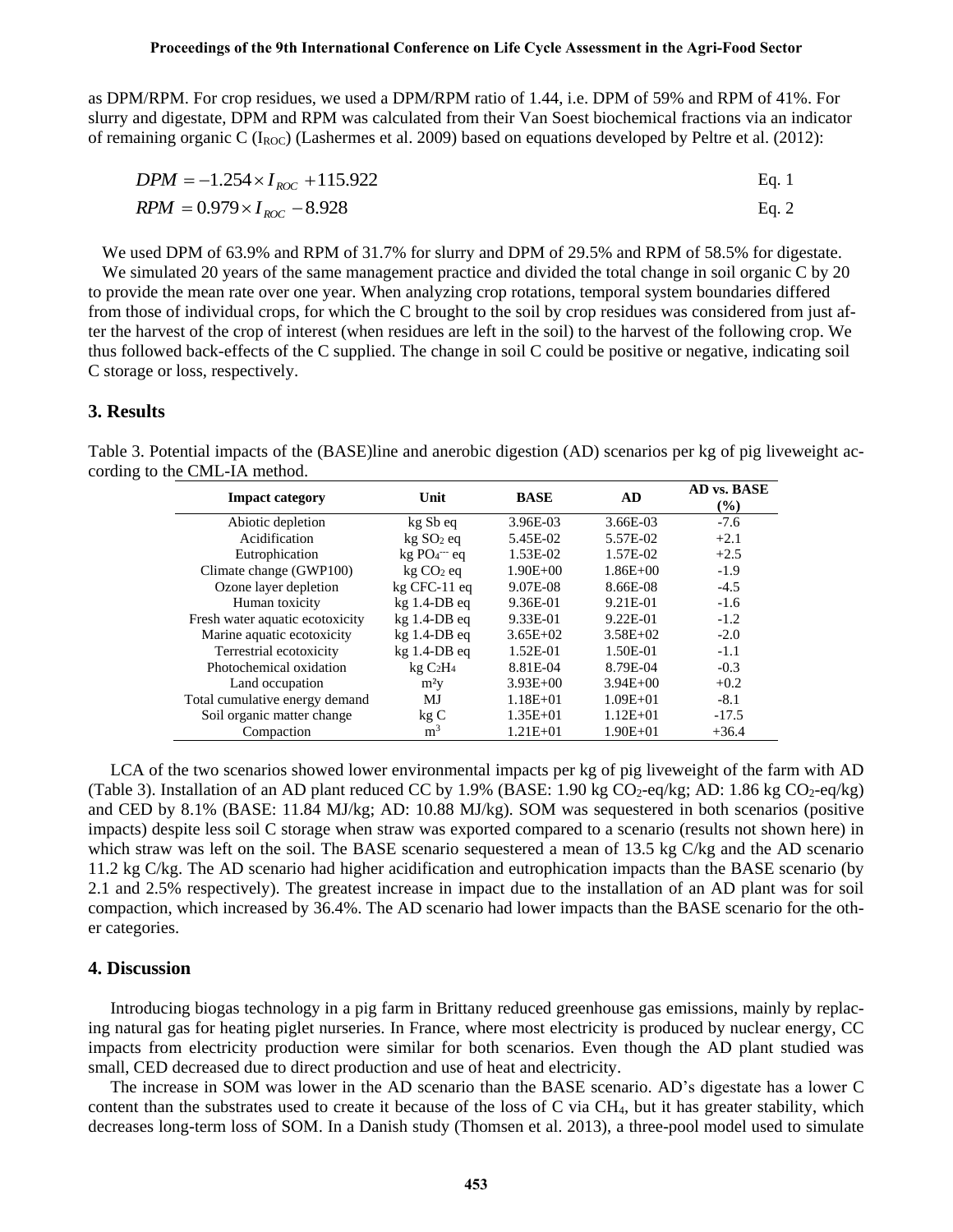#### **Proceedings of the 9th International Conference on Life Cycle Assessment in the Agri-Food Sector**

C mineralization predicted similar long-term C sequestration in soil for initial turnover of plant biomass in the soil, ruminant digestive tracts, an AD plant or a combination of the latter two. In that study, C pools in the model were calibrated with laboratory incubations. In our study, the RothC model was initialized with pedotransfer functions. Although both scenarios sequester C, the lower C sequestration due to spreading digestate instead of slurry can be compensated by changing straw management: C sequestration was 19.5 kg C/kg (74% higher) if all straw was returned to the soil in the AD scenario.

Adopting AD technology on a pig farm appears to increase compaction due to the greater number of field operations required for the new intercrops grown to feed the AD plant. Since the compaction indicator only considers neutral (plowing) or negative impacts of field passes, the more field operations, the higher the predicted compaction (Garrigues et al. 2013). Furthermore, the new operations occurred when soil water content was high (spring and autumn), thereby increasing compaction risk. The compaction indicator represents the potential impact well if these practices are performed every year. Indirect implications of soil compaction, such as lower future yields, should not be neglected, but crop rotations should decrease this risk. Despite this, AD of slurry, straw and intercrops is well accepted in France. Replacing the intercrops with crops to feed the digester would probably decrease compaction and increase efficiency of the AD, but this practice is not currently accepted in France. A sensitivity analysis is planned to assess the relative influence of farm and AD plant characteristics.

### **5. Conclusion**

Installation of a small AD plant on a pig farm producing most of the ingredients in its animal feed provides maximum autonomy for the farmer, who does not have to depend on the availability of plant substrates for AD. The AD system tended to have lower environmental impacts than a more energy-dependent system, even for the hotspot impacts of climate change and cumulative energy demand. Careful attention must be paid to SOM management through C amendment with digestate and straw. Digestates are quite new types of exogenous organic matter with a wide diversity of C mineralization characteristics depending on the plant substrate. More accurate data about carbon mineralization of digestates are necessary to make conclusions about potential impacts on SOM dynamics.

### **6. References**

- <span id="page-5-1"></span>Coleman K, Jenkinson DS (2008) ROTHC-26.3 A model for the turnover of carbon in soil. Model description and windows users guide. Harpenden, Herts, UK, 47 p.
- <span id="page-5-0"></span>Coleman K, Jenkinson DS, Crocker GJ, Grace PR, Klír J, Körschens M, Poulton PR, Richter DD (1997) Simulating trends in soil organic carbon in long-term experiments using RothC-26.3. Geoderma 81:29-44.
- EU, 2009. Directives on the promotion of the use of energy from renewable sources. Directives 2009/28/EC, European Parliament, Brussels, Belgium. Available at:

http://europa.eu/legislation\_summaries/energy/renewable\_energy/en0009\_en.htm (accessed 6 Feb. 2014).

- Gac, A, Beline F, and Bioteau T (2006) DIGES DIgestion anaérobie et Gaz à Effet de Serre Cemagref, ADEME. 45 pages.
- Garrigues E, Corson MS, Walter C, Angers DA, van der Werf HMG (2012) Soil quality in life cycle assessment: towards development of an indicator. Ecol Indic 18:434-442.
- Garrigues E, Corson MS, Walter C, Angers DA, van der Werf HMG, (2012) Developing new methodology to assess direct and indirect impacts of agricultural activities on soil quality. Proceedings of the  $8<sup>th</sup>$  International Conference on LCA in the Agri-Food Sector, Saint-Malo, France, October 2-4, 2012. p 343-348.
- Garrigues E, Corson MS, Walter C, Angers DA, van der Werf HMG (2013) Development of a soil compaction indicator in life cycle assessment. Int J Life Cycle Assess 18: 1316-1324.
- ISTA (Information Science, Technology and Applications) (2009) Oil world annual 2009, vol. 1 ISTA Mielke GmbH, Hamburg, Germany
- ISTA (Information Science, Technology and Applications) (2011) Oil world annual 2011, vol. 1 ISTA Mielke GmbH, Hamburg, Germany
- Lashermes G, Nicolardot B, Parnaudeau V, Thuriès L, Chaussod R, Guillotin M.L, Linères M, Mary B, Metzger L, Morvan T, Tricaud A, Villette C, Houot S (2009) Indicator of potential residual carbon in soils after exogenous organic matter application. Europ J Soil Sci 60: 297-310.